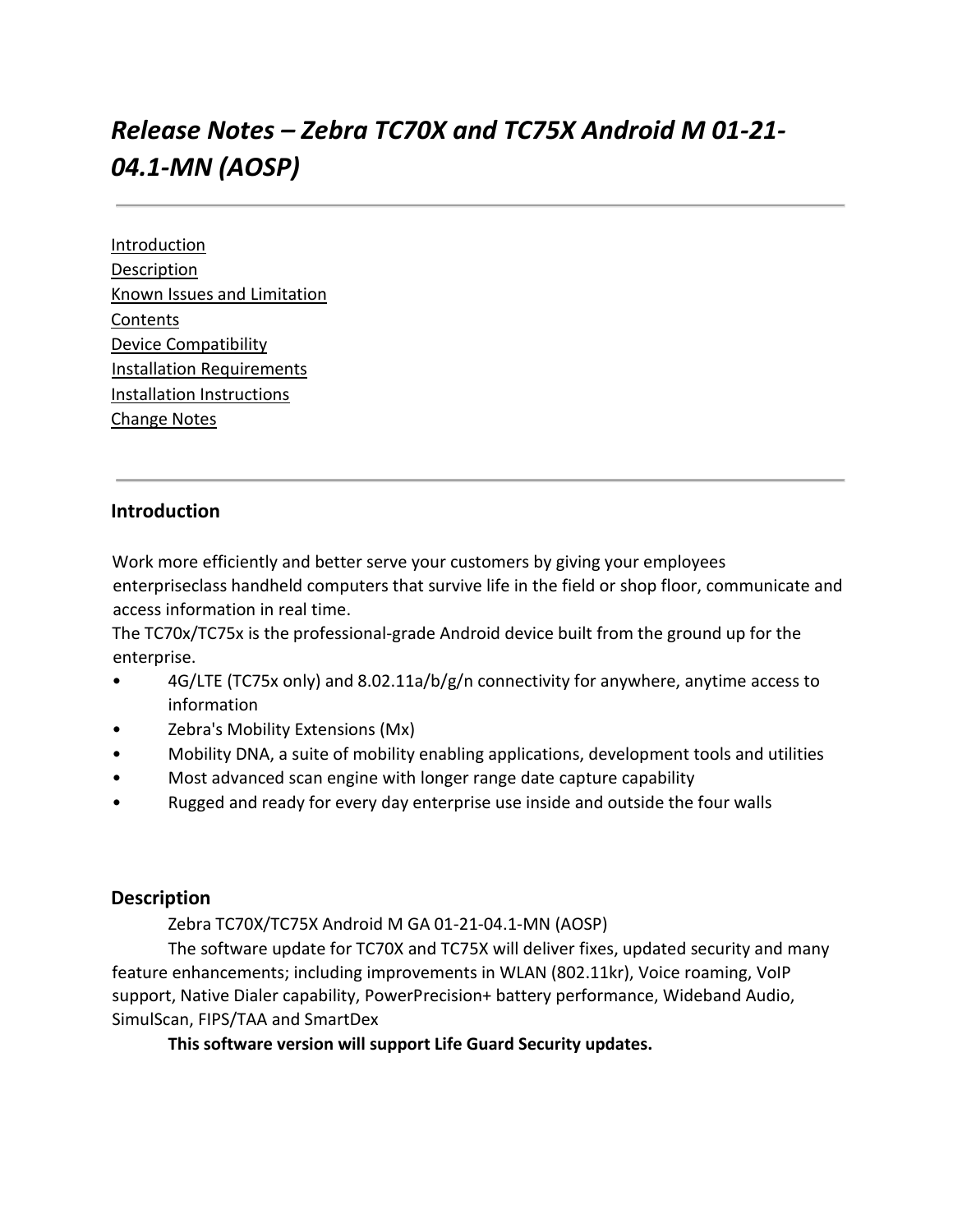## <span id="page-1-0"></span>**Known Issues and Limitation**

1. When setting default launcher or any other parameters, if your work flow requires a reboot, wait for 20 seconds prior to issuing the command.

## <span id="page-1-1"></span>**Contents**

| <b>File Name</b>       | <b>Description</b>                          |
|------------------------|---------------------------------------------|
| ATLAS FPU AOSP 21 04 1 | Full Package Update includes all components |
|                        | (Mandatory)                                 |
| Atlas Fac Reset        | Factory Reset (Erases Data, Enterprise,     |
|                        | Modem ST1/ST2                               |
|                        | Partitions)                                 |
| Atlas Ent Reset        | Enterprise Reset (Erases Data Partitions)   |
| Atlas Cache Reset      | <b>Erases Cache Partition</b>               |

## **Component Version Numbers**

| <b>Component / Description</b> | <b>Version</b>   |
|--------------------------------|------------------|
|                                |                  |
| <b>Product Build Number</b>    | X1-21-04.1-MN-00 |
| <b>Android Version</b>         | 6.0.1            |
| <b>Linux Kernel</b>            | 3.10.84          |
| x-loader                       | <b>NA</b>        |
| u-boot                         | <b>NA</b>        |
| <b>Android SDK Level</b>       | 23               |
| Platform                       | QC 8956          |
| <b>Bluetooth Stack</b>         | <b>NA</b>        |
| <b>Partition Table</b>         | <b>NA</b>        |
| <b>Flash Size</b>              | 16GB             |
| <b>RAM Size</b>                | 2GB              |
| <b>Active Edge</b>             | 2.5.13           |
| Airwatch / Rapid Deployment    | 1.01.04          |
| <b>Analytics Mgr</b>           | 1.0.2.1768       |
| <b>App Gallery</b>             | 3.0.1.7          |
| Audio (Microphone and Speaker) | 0.31.3.0         |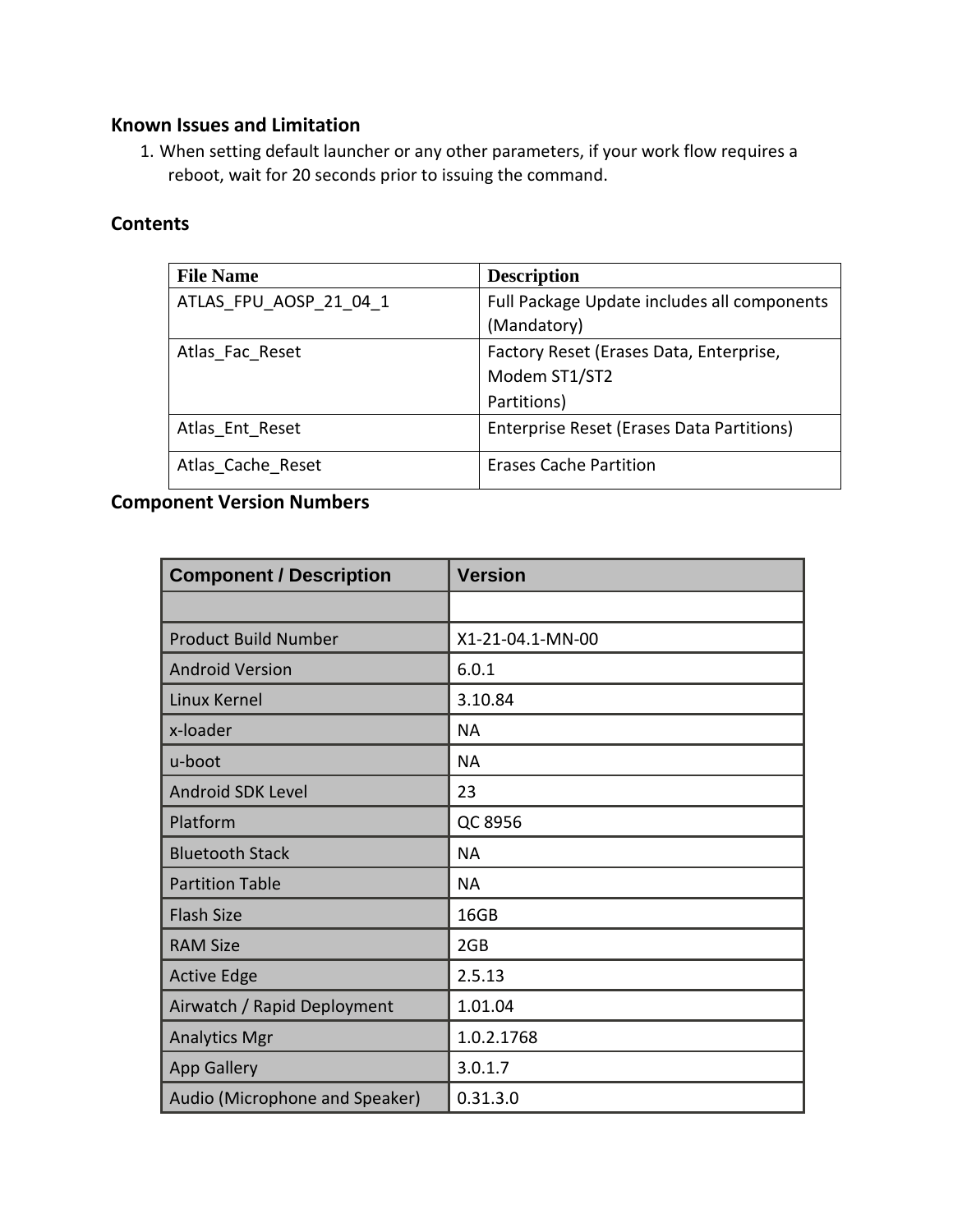| <b>Battery Management</b>        | 1.3.8                                     |
|----------------------------------|-------------------------------------------|
| <b>Bluetooth Pairing Utility</b> | 3.7.1                                     |
| Data Analytics Engine            | 1.0.2.1969                                |
| DataWedge                        | 6.4.18                                    |
| <b>EHS</b>                       | 2.5.0.9                                   |
| Elemez-B2M                       | 1.0.0.347                                 |
| <b>EMDK</b>                      | 6.5.12.812                                |
| <b>Enterprise Keyboard</b>       | 1.4.0.3                                   |
| <b>GMS</b>                       | R12                                       |
| <b>MX</b>                        | 6.3.0.801                                 |
| <b>NFC</b>                       | 4.3.0 M                                   |
| <b>OSX</b>                       | QCT.60.6.7                                |
| PTT                              | 3.1.32                                    |
|                                  |                                           |
| RxLogger                         | 4.60.2.0                                  |
| Scanner                          | 18.0.20.0                                 |
| SimulScan                        | SimulScanDemo: 2.9                        |
|                                  | SimulScanRes:<br>1.14.10                  |
| SMARTMU                          | 2.1                                       |
| SOTI / MobiControl               | 13.3.0 Build 1059                         |
| StageNow                         | 2.7.2.1039                                |
| <b>Touch Panel</b>               | 1.8-Stylus-2-0, 1.8-Glove-2-0 (TC51/56)   |
|                                  | 1.9-Stylus-1-0, 2.0-Glove-1-0 (TC75X/70X) |
| <b>WLAN</b>                      | FUSION_BA_2_02.0.4.012_M                  |
| <b>WWAN</b> (Data or Voice)      | FALCON-W160411A-228.1-00101.47            |
| Zebra Device Diagnostic Tool     | 1.5                                       |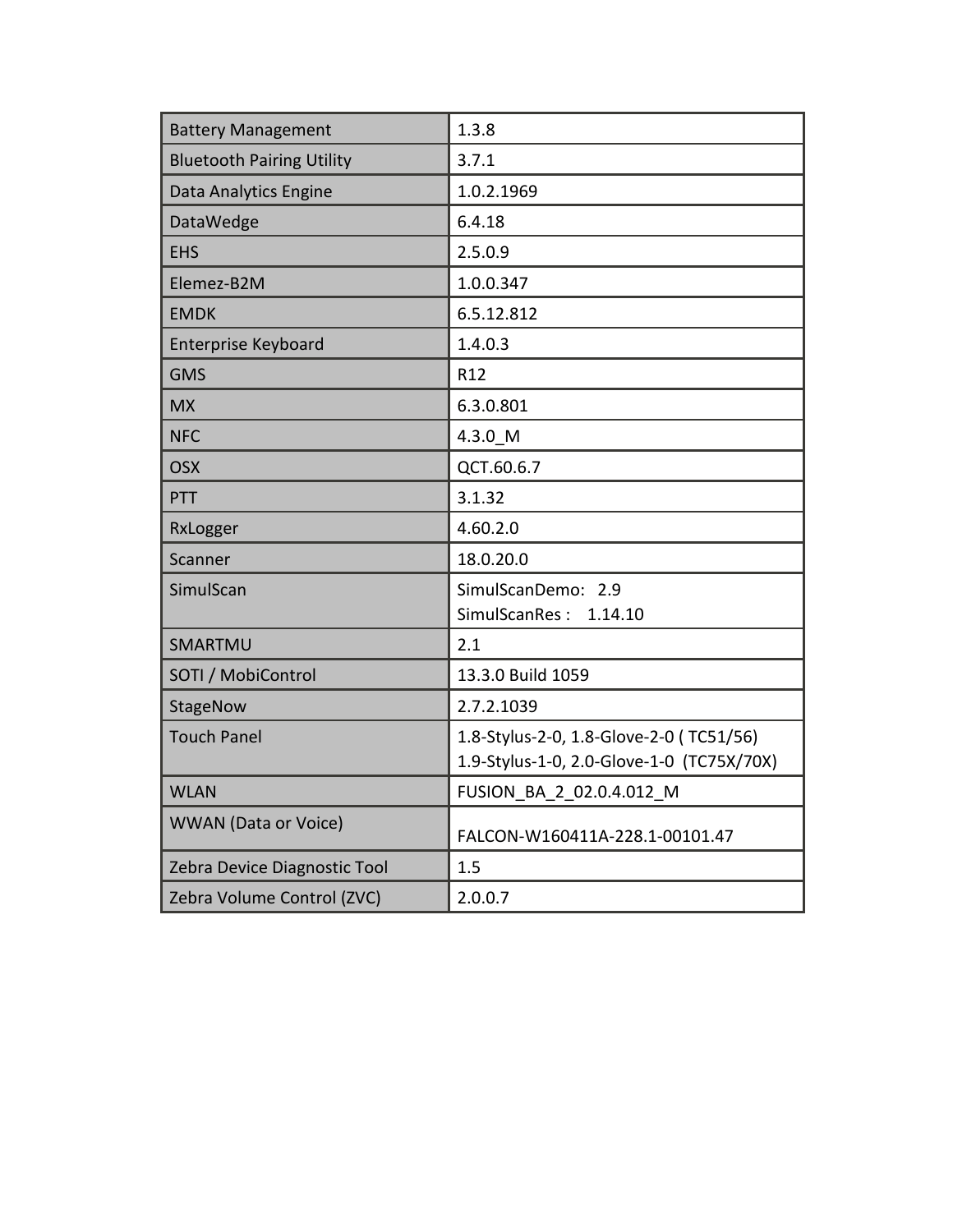## <span id="page-3-0"></span>**Device Compatibility**

| <b>Device</b>            | <b>Operating System</b> |
|--------------------------|-------------------------|
| TC75FK-22B22AD-A6        | Android M               |
| TC75FK-22B24AD-A6        | Android M               |
| <b>TC75FK-22B22AD-BR</b> | Android M               |
| TC75FK-22B22AD-IA        | Android M               |
| TC75FK-22B22AD-ID        | Android M               |
| <b>TC75FK-22B22AD-TN</b> | Android M               |
| TC75FK-22F22AD-A6        | Android M               |
| TC75FK-22B22AD-TW        | Android M               |
| TC75GK-22B22AD-A6        | Android M               |
| TC75GK-22B24AD-A6        | Android M               |
| TC75GK-22F22AD-A6        | Android M               |
| TC700K-02B22B0-A6        | Android M               |
| TC700K-02B24B0-A6        | Android M               |
| <b>TC75EK-22B22AB-US</b> | Android M               |
| TC75EK-22F22AB-US        | Android M               |
| <b>TC75EK-22B22AF-US</b> | Android M               |
| TC75EK-22B24AB-US        | Android M               |

This software release has been approved for use with the following Zebra devices.

## <span id="page-3-1"></span>**Installation Requirements**

Download both Full Package and Reset Packages (Optional)

#### **Special Note when switching between GMS AND AOSP BUILD**

- o After Installing Full Package Update, Install Atlas\_Cache\_Reset
- o Followed by Factory OR Enterprise Reset.

#### **Special Note when Downgrading Software**

- o After Installing Full Package Update, Install Atlas\_Cache\_Reset
- o Followed by Factory OR Enterprise Reset.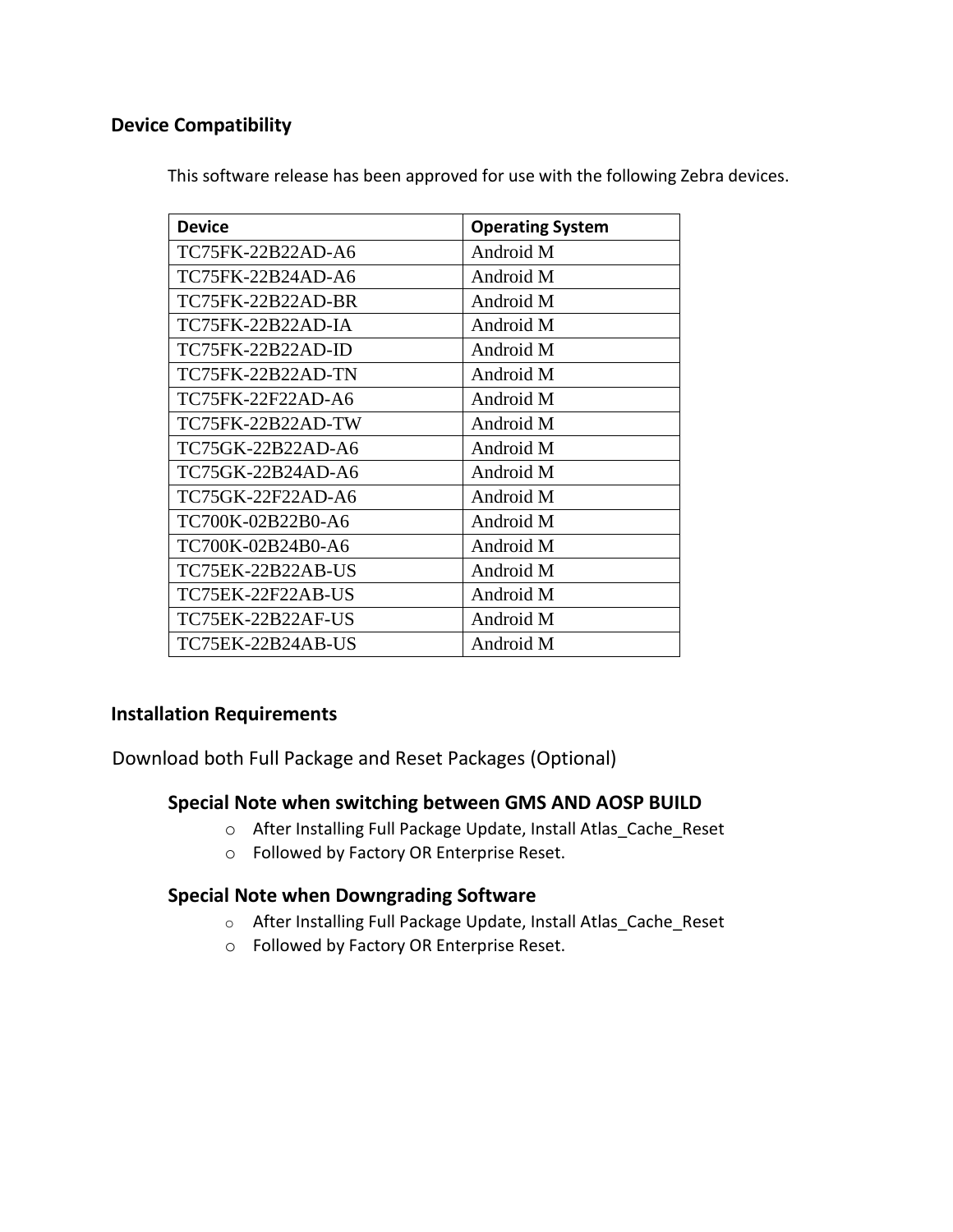## <span id="page-4-0"></span>**Installation Instructions**

## **Using ADB Sideload**

#### **Assumptions:**

- 1. ADB installed on PC (the adb drivers and such)
- 2. TC70X/TC75X has Developer options enabled
- 3. USB debugging ON

Note: For Enabling ADB please see [user guide](https://www.zebra.com/apps/dlmanager?dlp=-227178c9720c025483893483886ea540bd07dd0f9873752cf891686eb4950400add13410300d57b7e36119af26c348bbe651f7b5315f7bbfa1ca9aa9bfaa1e6272b59e5d9cbcd10dac34d5d1fb67b14746caaf49c506ab4&c=us&l=en)

#### **Procedure:**

- 1. Plug the TC70X/TC75X into the USB & Charging Cable and then the Cable to the PC. If you have a Cradle with USB connectivity, connect it now.
- 2. You may need to pull down the top menu and if you see "USB for charging", touch it and then change it to "File transfers".
- 3. Open Command Prompt, run *"adb devices"* and check to see if you are able to see the device's serial number… If yes, proceed… if not you will need to get the PC set up with the proper drivers or install an External SD Card.
- 4. You may also get a pop up on your PC (Win 7) that you will be connected as a Portable Media Player… this can be ignored.
- ❖ Download Image
	- a. Full Package Update File and any applicable patches listed above in content section
	- b. Reset files (Optional)
- 5. Entering into Recovery Mode
	- a. Choice 1: In Command Prompt, type *"adb reboot recovery" and click enter*.
	- b. Choice 2:
		- Reset and hold PTT key
		- When Zebra Technologies logo appears on the screen Release the PTT Key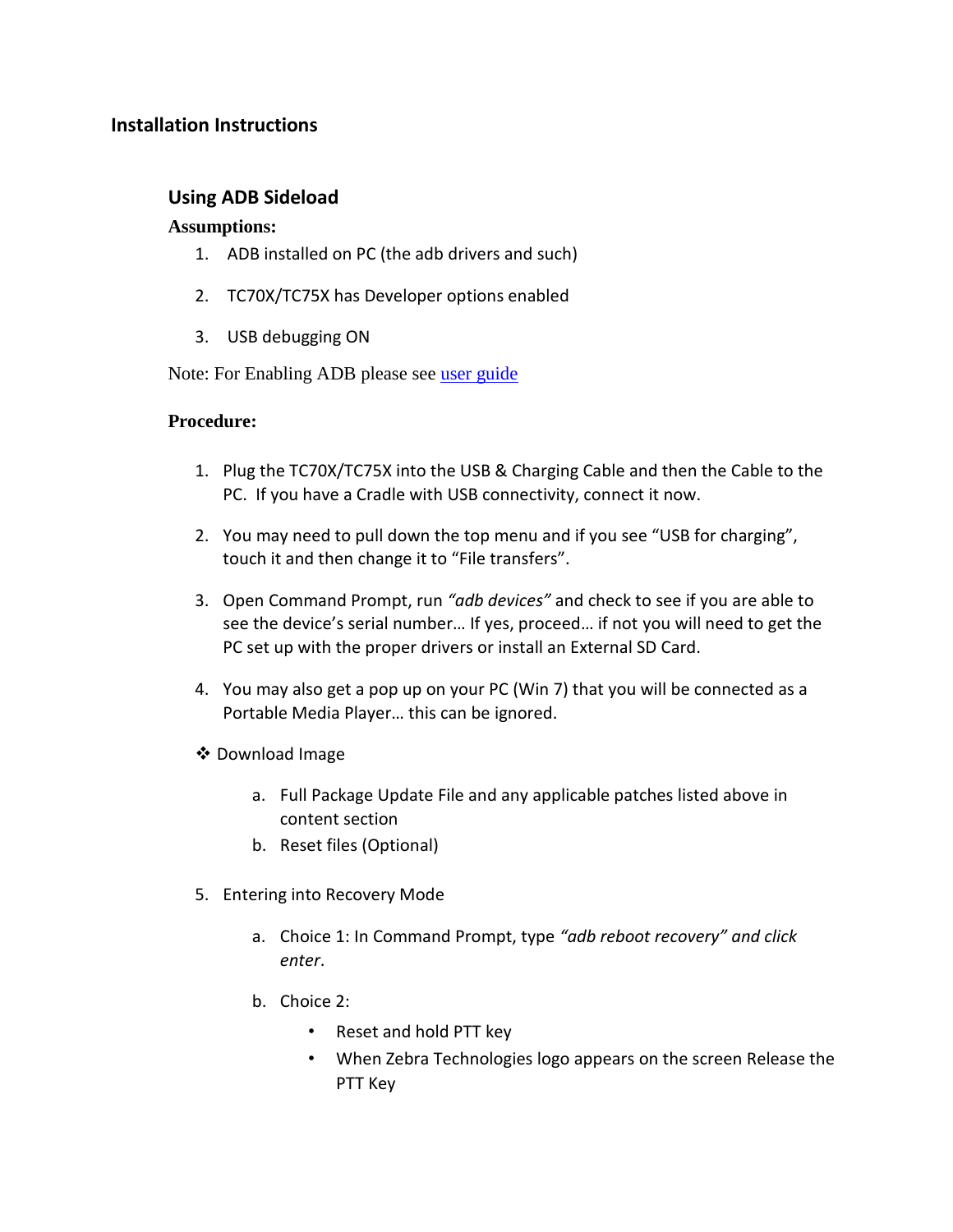- 6. Your TC70X/TC75X will reboot and put you on the Android Recovery screen.
- 7. if applying update via sideload Method
	- a. Use the Volume + and to highlight, *"Apply update from ADB"* and press the Power Key to select it
- 8. With your Command Prompt open, type "adb sideload" and add a space and then drag and drop the update file the Full Package date zip file on to it and click enter.
	- a. Your PC screen will show files being installed and a little blue horizontal progress bar on your device will show status… and after about 6 minutes (could be 10+ minutes if installing GMS) it should be done and you should be back at the Android Recovery screen.
	- b. Repeat above steps for all mandatory packages.
- 9. *"Reboot system now"* is highlighted. Press the Power Key to Reboot.
- 10. Device reboots and you see Zebra on top and POWERED BY android at the bottom and after about 1 minute will transition to the TC70X/TC75X Touch Computer splash screen with 5 dancing white dots at bottom… it will stay at this screen for a little over another minute *(could be another 7+ minutes if installing GMS)* and then you are at the Factory "Welcome" screen.
- 11. If you installed a GMS BSP, you will need to complete the process by setting up Wi-Fi and E-mail accounts and such. If on AOSP (non-GMS), there is no process to follow.
- 12. At the Home Screen, we need to verify that the BSP upgrade took place and set the Date & Time.
	- a. Go to "Settings" and scroll down to "About phone" and look at the "Build number". It should start with "**01-21-04.1-MN**". Now you are on the correct BSP.
	- b. Setting the Date and Time. If you associate to a WLAN AP, do so now, as it should automatically set the time and date… the only thing left is to set the time zone. Go to "Settings" and scroll to and select "Date & time". Scroll down to and select "Select time zone", and scroll down to and select the appropriate time zone and you are done.
- 13. Now you are all set to use your TC70X/TC75X.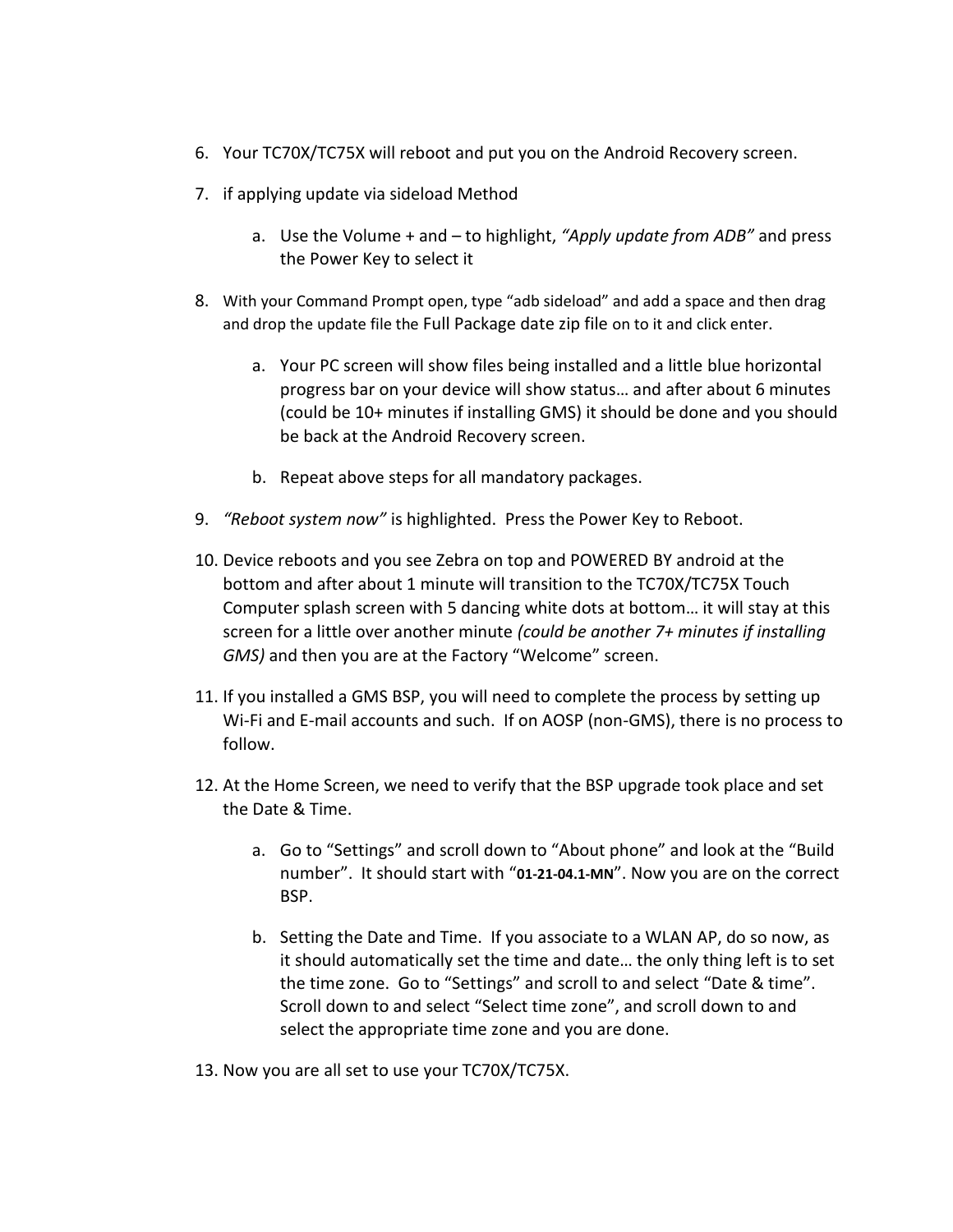## **Using External SD card**

- 1. Plug the TC70X/TC75X into the USB & Charging Cable and then the Cable to the PC. If you have a Cradle with USB connectivity, connect it now.
- 2. You may need to pull down the top menu and if you see "USB for charging", touch it and then change it to "File transfers".
- 3. Download Images FullPackageZip file, any applicable patches listed above in content section and Reset Files (Optional) and drag & drop the files on External SD card
- 4. Entering into Recovery Mode
	- a. Reset and hold PTT key
	- b. When Zebra Technologies logo appears on the screen Release the PTT Key
- 5. Your TC70X/TC75X will reboot and put you on the Android Recovery screen.
- 6. applying update via External SD card
	- a. Use the Volume + and to highlight select option to "Apply update from SD card" and press the Power Key to select it
	- b. Use the Volume + and to highlight package to be installed (Full Package Update Zip file) and press the Power Key to select it.
	- c. Repeat above steps for all mandatory packages.
- 7. *"Reboot system now"* is highlighted. Press the Power Key to Reboot.
- 8. Device reboots and you see Zebra on top and POWERED BY android at the bottom and after about 1 minute will transition to the TC70X/TC75X Touch Computer splash screen with 5 dancing white dots at bottom… it will stay at this screen for a little

over another minute *(could be another 7+ minutes if installing GMS)* and then you are at the Factory "Welcome" screen.

- 9. If you installed a GMS BSP, you will need to complete the process by setting up Wi-Fi and E-mail accounts and such. If on AOSP (non-GMS), there is no process to follow.
- 10. At the Home Screen, we need to verify that the BSP upgrade took place and set the Date & Time.